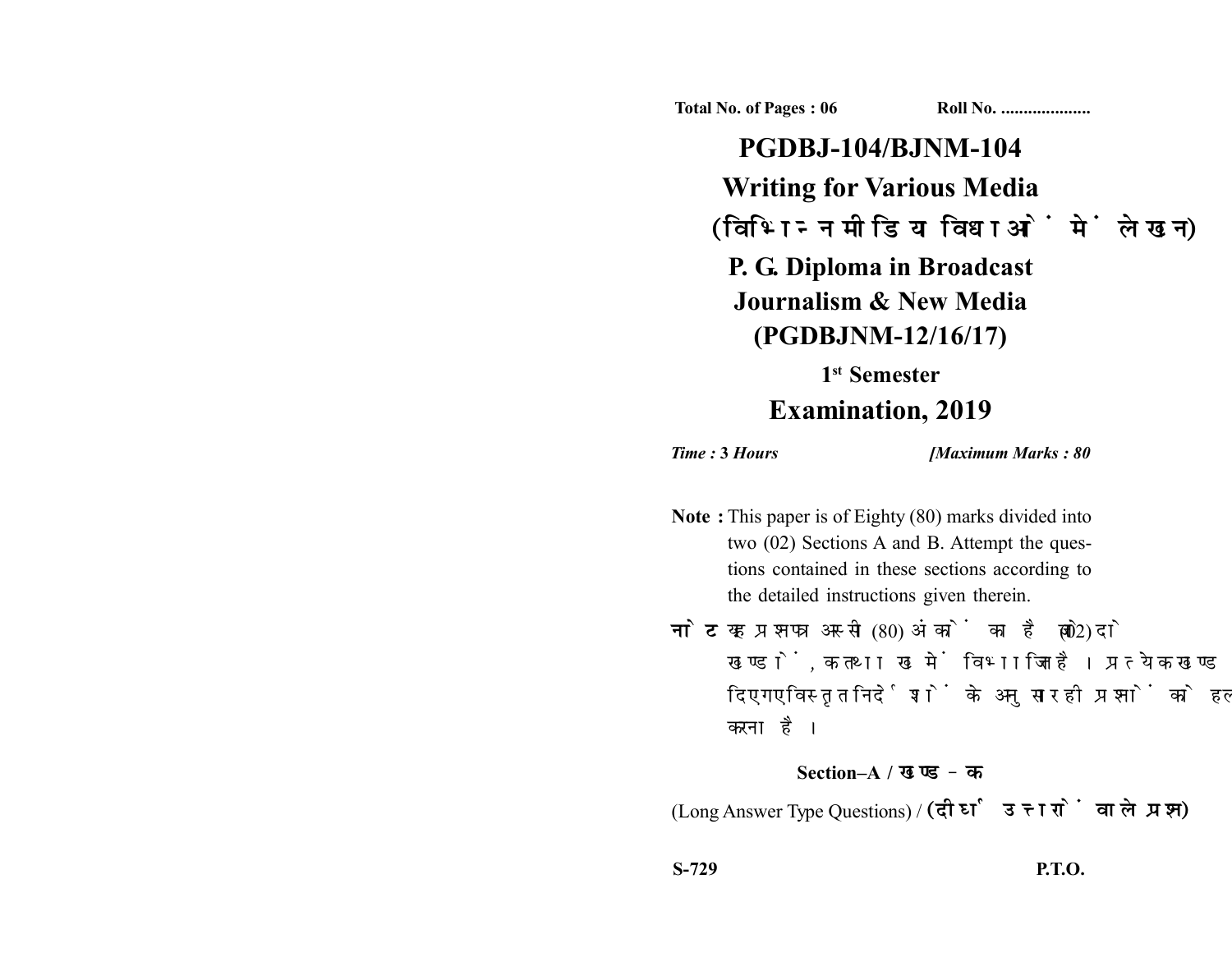**(4)(3)**

करें। क्यों यह समाचार प्रस्तुत करने की सबसे व्यापक रूप से इस्तेमाल की जाने वाली शैली है?

4. What is lead? Explain the types of leads with examples.

लीड क्या है? प्रत्येक का उदाहरण देकर लीड के विभिन्न प्रकारों का वर्णन करें।

5. What is the impact of electronic media on the news writing and presentation for newspaper? समाचार पत्र में समाचार लेखन एवं प्रस्तुतीकरण पर इलेक्ट्रॉनिक मीडिया का क्या प्रभाव पड़ा है?

## **Section–B /**

(Short-Answer-Type Questions) / (लघु उत्तरों वाले प्रश्न)

- **Note :** Section 'B' contains Eight (08) short-answertype questions of Seven (07) marks each. Learners are required to answer any Five (05) questions only. **(5×7=35)**
- नोट: खण्ड'ख' में आठ (08) लघु उत्तरों वाले प्रश्न दिये गये हैं, प्रत्येक प्रश्न के लिए सात (07) अंक निर्धारित हैं। शिक्षार्थियों को इनमें से केवल पाँच (05) प्रश्नों के उत्तर देने हैं।

1. Explain the important features of column writing.

स्तम्भ लेखन की महत्वपर्ण विशेषताएँ बताइए।

2. Discuss on the challenges involved in crafting effective print ad copy.

प्रभावी पिंट विज्ञापन कॉपी तैयार करने में शामिल चुनौतियों की चर्चा करें।

- 3. Prepare a television news package on a train accident.
	- रेल दुर्घटना पर एक टेलीविजन समाचार पैकेज तैयार करें।
- 4. Discuss the importance of intro in a news story. समाचार में आमख के महत्व पर चर्चा करें।
- 5. What do you understand by the headline? Write any four types of headline with examples. शीर्षक से क्या समझते हैं? कोई चार प्रकार के शीर्षक उदाहरण सहित लिखिए।
- 6. Describe various modes of documentary writing.
	- डॉक्यूमेंट्री लेखन की विभिन्न विधाओं का वर्णन कोजिये।

**S-729 P.T.O. S-729**